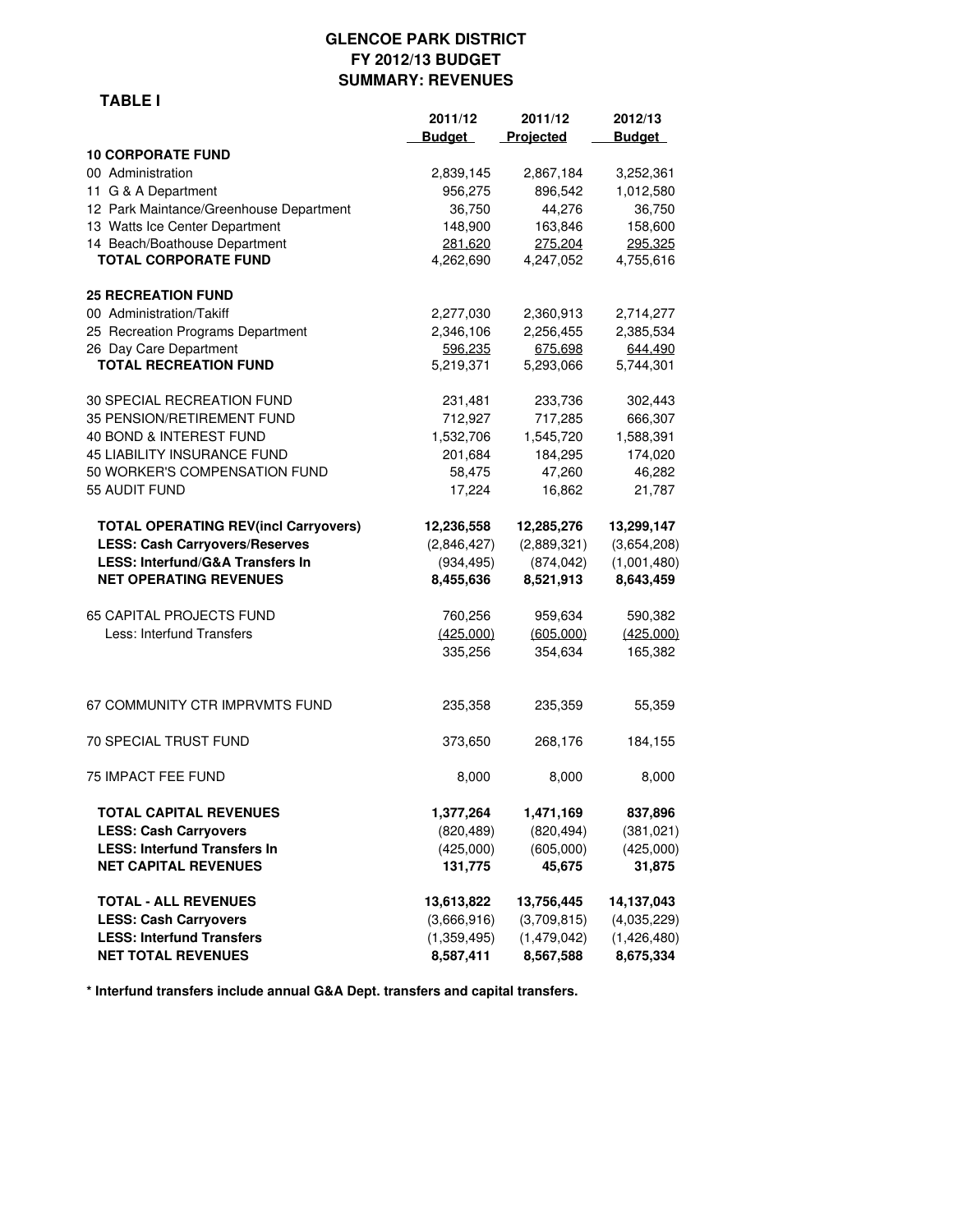## **GLENCOE PARK DISTRICT FY 2012/13 BUDGET SUMMARY: EXPENSES**

### **TABLE II**

|                                            | 2011/12       | 2011/12     | 2012/13       |
|--------------------------------------------|---------------|-------------|---------------|
|                                            | <b>Budget</b> | Projected   | <b>Budget</b> |
| <b>10 CORPORATE FUND</b>                   |               |             |               |
| 00 Administration                          | 425,000       | 425,000     | 437,000       |
| 11 G & A Department                        | 956,275       | 896,542     | 1,012,580     |
|                                            | 984,300       |             |               |
| 12 Park Maintance/Greenhouse Department    |               | 988,772     | 1,015,230     |
| 13 Watts Ice Center Department             | 229,555       | 246,488     | 256,825       |
| 14 Beach/Boathouse Department              | 347,540       | 333,719     | 374,050       |
| SUB-TOTAL                                  | 2,942,670     | 2,890,521   | 3,095,685     |
| LESS: Interfund Transfers (G&A/Capital/WC) | (789, 455)    | (765, 877)  | (822,900)     |
| <b>TOTAL CORPORATE FUND</b>                | 2,153,215     | 2,124,644   | 2,272,785     |
| <b>25 RECREATION FUND</b>                  |               |             |               |
| 00 Administration/Takiff                   | 1,775,690     | 1,591,132   | 1,822,770     |
| 25 Recreation Programs Department          | 1,705,864     | 1,565,815   | 1,714,814     |
| 26 Day Care Department                     | 500.235       | 505.207     | 535.385       |
| SUB-TOTAL                                  | 3,981,789     | 3,662,154   | 4,072,969     |
| LESS: Interfund Transfers/G&A              |               | (533, 165)  | (603, 580)    |
|                                            | (570, 040)    |             |               |
| <b>TOTAL RECREATION FUND</b>               | 3,411,749     | 3,128,989   | 3,469,389     |
| 30 SPECIAL RECREATION FUND                 | 140,512       | 134,293     | 162,450       |
| 35 PENSION/RETIREMENT FUND                 | 488,000       | 528,533     | 510,000       |
| 40 BOND & INTEREST FUND                    | 1,241,304     | 1,241,284   | 1,241,384     |
| 45 LIABILITY INSURANCE FUND                | 128,592       | 127,625     | 135,710       |
| 50 WORKER'S COMPENSATION FUND              | 36,158        | 36,158      | 36,907        |
| 55 AUDIT FUND                              | 10,500        | 10,500      | 10,600        |
| <b>TOTAL OPERATING EXPENSES</b>            |               |             |               |
|                                            | 8,969,525     | 8,631,068   | 9,265,705     |
| LESS: Interfund Transfers(G&A/Capital)     | (1,359,495)   | (1,299,042) | (1,426,480)   |
| <b>NET OPERATING EXPENSES</b>              | 7,610,030     | 7,332,026   | 7,839,225     |
| <b>65 CAPITAL PROJECTS FUND</b>            | 663,025       | 795,002     | 514,050       |
| <b>LESS: Interfund Transfers</b>           | 0             | 0           | 0             |
|                                            | 663,025       | 795,002     | 514,050       |
|                                            |               |             |               |
| 67 COMMUNITY CTR IMPRVMTS FUND             | 50,000        | 180,000     | 50,000        |
| <b>LESS: Interfund Transfers</b>           |               |             |               |
|                                            | 0             | (180,000)   | $\Omega$      |
|                                            | 50,000        | 0           | 50,000        |
| 70 SPECIAL TRUST FUND                      | 145,787       | 115,146     | 67,655        |
| <b>LESS: Interfund Transfers</b>           | 0             | 0           | $\Omega$      |
|                                            | 145,787       | 115,146     | 67,655        |
|                                            |               |             |               |
| 75 IMPACT FEE FUND                         | 0             | 0           | 0             |
| <b>TOTAL CAPITAL EXPENSES</b>              | 858,812       | 1,090,148   | 631,705       |
| <b>LESS: Interfund Transfers</b>           | 0             | (180,000)   | 0             |
| <b>NET CAPITAL EXPENSES</b>                | 858,812       | 910,148     | 631,705       |
| <b>TOTAL - ALL EXPENSES(incl trfs)</b>     | 9,828,337     | 9,721,216   | 9,897,410     |
|                                            |               |             |               |
| <b>LESS: Total Interfund Transfers</b>     | (1,359,495)   | (1,479,042) | (1.426.480)   |
| <b>NET TOTAL - ALL EXPENSES</b>            | 8,468,842     | 8,242,174   | 8,470,930     |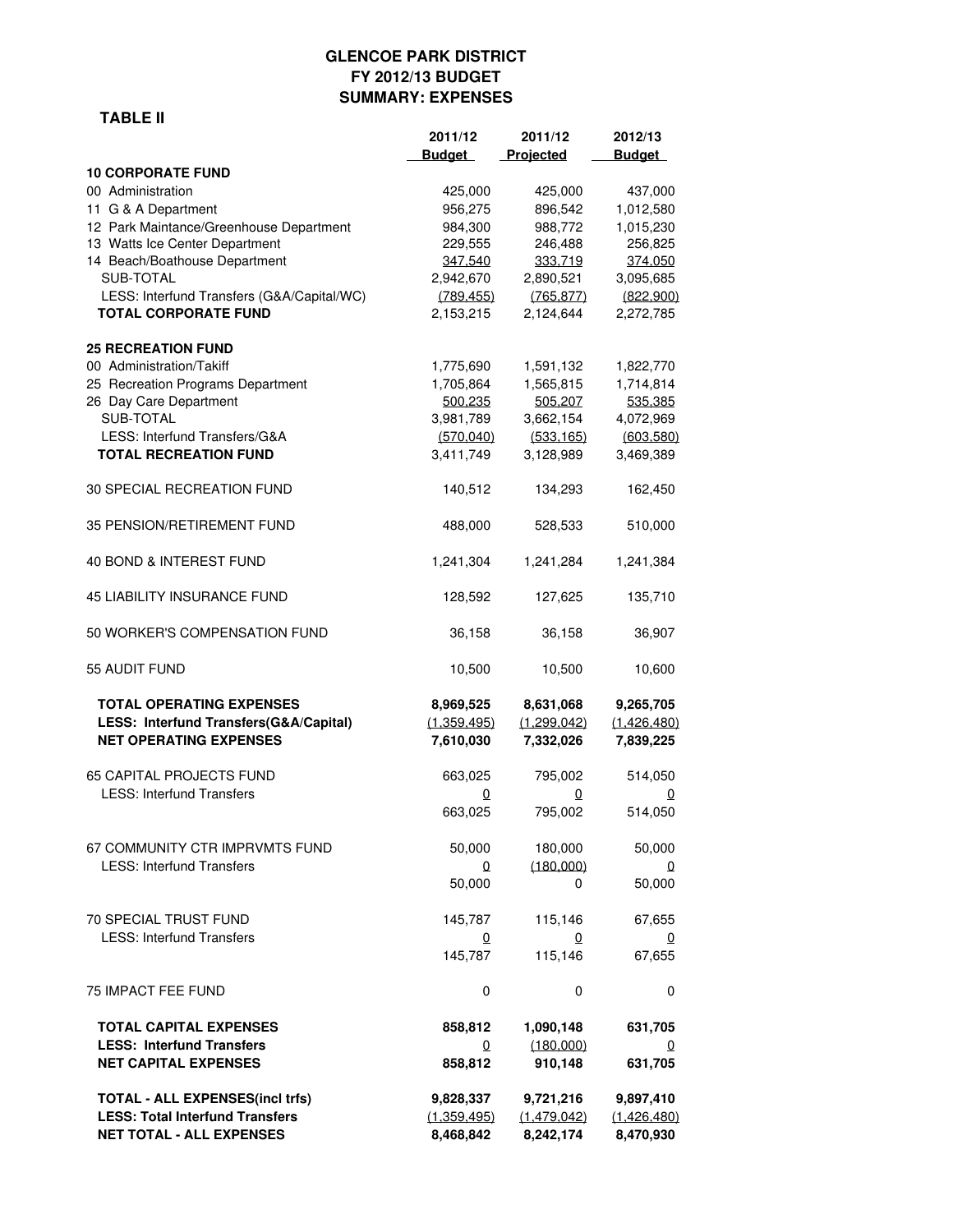## **GLENCOE PARK DISTRICT FY 2012/13 BUDGET SUMMARY: OPERATING SURPLUS/(DEFICIT)**

#### **TABLE III**

|                                                                    | 2011/12        | 2011/12        | 2012/13         |
|--------------------------------------------------------------------|----------------|----------------|-----------------|
|                                                                    | <b>Budget</b>  | Projected      | <b>Budget</b>   |
| <b>10 CORPORATE FUND</b>                                           |                |                |                 |
| 00 - Administration                                                | 2,414,145<br>0 | 2,442,184<br>0 | 2,815,361       |
| 11 - G & A Department<br>12 - Park Maintance/Greenhouse Department | (947, 550)     | (944, 496)     | 0<br>(978, 480) |
| 13 Watts Ice Center Department                                     | (80, 655)      | (82, 642)      | (98, 225)       |
| 14 Beach/Boathouse Department                                      | (65, 920)      | (58.515)       | (78, 725)       |
| <b>TOTAL CORPORATE FUND</b>                                        | 1,320,020      | 1,356,531      | 1,659,931       |
| <b>25 RECREATION FUND</b>                                          |                |                |                 |
| 00 - Administration/Takiff                                         | 501,340        | 769,781        | 891,507         |
| 25 Recreation Programs Department                                  | 640,242        | 690,640        | 670,720         |
| 26 Day Care Department                                             | 96.000         | 170.491        | 109.105         |
| <b>TOTAL RECREATION FUND</b>                                       | 1,237,582      | 1,630,912      | 1,671,332       |
| 30 SPECIAL RECREATION FUND                                         | 90,969         | 99,443         | 139,993         |
| 35 PENSION/RETIREMENT FUND                                         | 224,927        | 188,752        | 156,307         |
| 40 BOND & INTEREST FUND                                            | 291,402        | 304,436        | 347,007         |
| <b>45 LIABILITY INSURANCE FUND</b>                                 | 73,092         | 56,670         | 38,310          |
| 50 WORKER'S COMPENSATION FUND                                      | 22,317         | 11,102         | 9,375           |
| 55 AUDIT FUND                                                      | 6,724          | 6,362          | 11,187          |
| <b>TOTAL OPERATING NET</b>                                         | 3,267,033      | 3,654,208      | 4,033,442       |
| 65 CAPITAL PROJECTS FUND                                           | 97,231         | 164,632        | 76,332          |
| 67 COMMUNITY CTR IMPRVMTS FUND                                     | 185,358        | 55,359         | 5,359           |
| <b>70 SPECIAL TRUST FUND</b>                                       | 227,863        | 153,030        | 116,500         |
| <b>75 IMPACT FEE FUND</b>                                          | 8,000          | 8,000          | 8,000           |
| <b>TOTAL NET - CAPITAL FUNDS</b>                                   | 518,452        | 381,021        | 206,191         |
| <b>TOTAL NET - ALL FUNDS</b>                                       | 3,785,485      | 4,035,229      | 4,239,633       |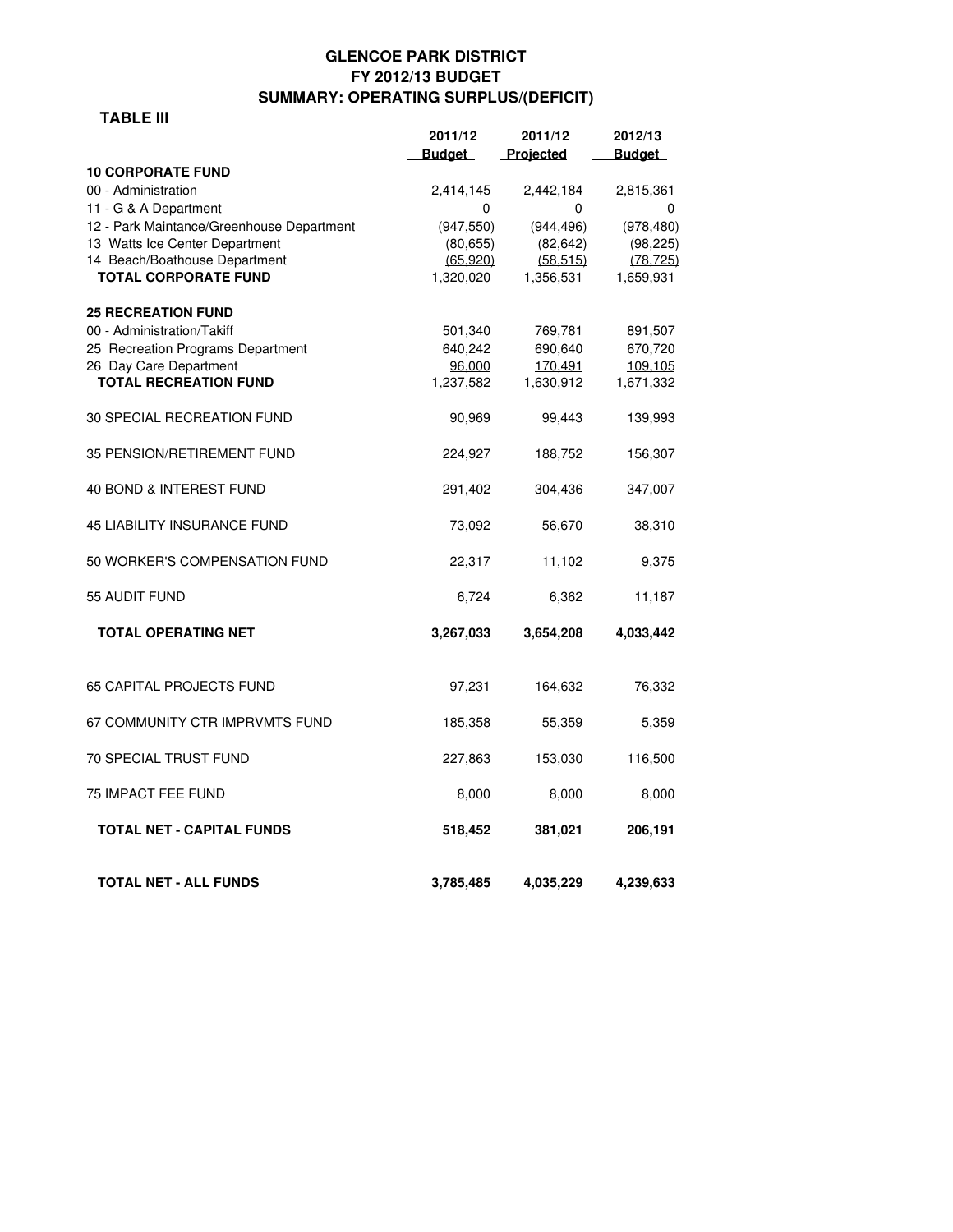## **CORPORATE FUND GENERAL & ADMINISTRATIVE DEPARTMENT ALLOCATION OF GENERAL & ADMINISTRATIVE COSTS**

|                                            | AS $%$ | G & A               |
|--------------------------------------------|--------|---------------------|
| <b>OPERATING DEPARTMENT</b>                |        | OF TOTAL ALLOCATION |
| 2012/13 BUDGET                             |        |                     |
| Parks & Maintenance                        | 28%    | 277,055             |
| <b>Watts Ice Center</b>                    | 4%     | 39,580              |
| Beach/Boathouse                            | 7%     | 69,265              |
| Recreation                                 | 58%    | 574,495             |
| Day Care                                   | 3%     | 29,085              |
| Subtotal                                   |        | 989,480             |
| G& A Dept. Employee Insurance Contribution |        | 23.100              |
| <b>TOTAL</b>                               |        | 1,012,580           |
| 2011/12 PROJECTED                          |        |                     |
| Parks & Maintenance                        | 28%    | 244,732             |
| <b>Watts Ice Center</b>                    | 4%     | 34,962              |
| Beach                                      | 7%     | 61,183              |
| Recreation                                 | 58%    | 504,510             |
| Daycare                                    | 3%     | 28,655              |
| Subtotal                                   |        | 874,042             |
| G&A Dept. Employee Insurance Contribution  |        | 22,500              |
| TOTAL                                      |        | 896,542             |
| 2011/12 BUDGET                             |        |                     |
| Parks & Maintenance                        | 28%    | 261,660             |
| <b>Watts Ice Center</b>                    | 4%     | 37,380              |
| Beach                                      | 7%     | 65,415              |
| Recreation                                 | 58%    | 541,385             |
| Day Care                                   | 3%     | 28.655              |
| Subtotal                                   |        | 934,495             |
| G& A Dept. Employee Insurance Contribution |        | 21,780              |
| <b>TOTAL</b>                               |        | 956,275             |
| <b>2010/11 ACTUAL</b>                      |        |                     |
| Parks & Maintenance                        | 28%    | 218,581             |
| <b>Watts Ice Center</b>                    | 4%     | 31,221              |
| Beach                                      | 7%     | 54,645              |
| Recreation                                 | 57%    | 448,303             |
| Day Care                                   | 4%     | 27.900              |
| <b>TOTAL</b>                               |        | 780,650             |
| G&A Dept. Employee Insurance Contribution  |        | 19.055              |
| <b>TOTAL</b>                               |        | 799,705             |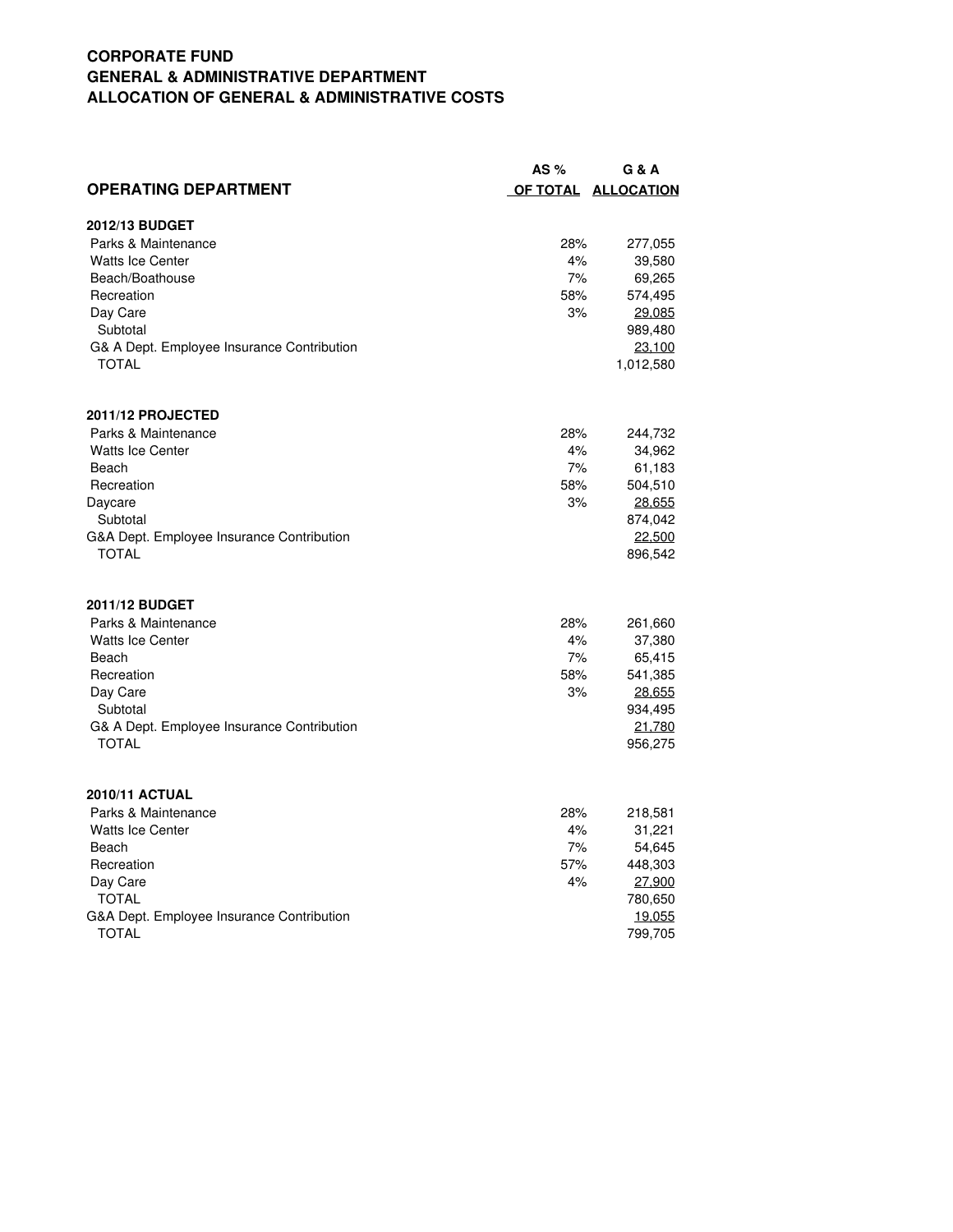## **GLENCOE PARK DISTRICT FY 2012/13 BUDGET FUND BALANCE SUMMARY**

#### **TABLE IV**

|                                                   | 2/28/2011       | 2/29/2012       | 2/28/2013       | 2/28/2013             |
|---------------------------------------------------|-----------------|-----------------|-----------------|-----------------------|
|                                                   | <b>ACTUAL</b>   | <b>PROJECTD</b> | <b>PROJECTD</b> | <b>Fund Balance %</b> |
|                                                   | <b>FUND BAL</b> | <b>FUND BAL</b> | <b>FUND BAL</b> | (of annual expds)     |
| <b>CORPORATE FUND</b>                             |                 |                 |                 |                       |
| Undesignated/Transfer to Capital Fund?            | \$549,879       | \$262,909       | \$492,239       |                       |
| Designated - Medical Insurance Reserve            | \$34,300        | \$31,300        | \$31,300        |                       |
| Designated-Corporate Operating Fund Bal (50%)     | \$403,060       | \$1,062,322     | \$1,136,392     |                       |
| <b>CORPORATE - TOTAL FUND BALANCE</b>             | \$987,239       | \$1,356,531     | \$1,659,931     | 73%                   |
| <b>RECREATION FUND</b>                            |                 |                 |                 |                       |
| Undesignated/Transfer to Capital Fund?            | \$675,452       | \$848,665       | \$803,985       |                       |
| Designated-Recreation Operating Fund Balance (25% | \$610.843       | \$782.247       | \$867.347       |                       |
| <b>RECREATION - TOTAL FUND BALANCE</b>            | \$1,286,295     | \$1,630,912     | \$1,671,332     | 48%                   |
| <b>MINOR OPERATING FUNDS</b>                      |                 |                 |                 |                       |
| SPECIAL RECREATION FUND                           | \$23,497        | \$99,443        | \$139,993       | 86%                   |
| PENSION/RETIREMENT FUND                           | \$243,988       | \$188,752       | \$156,307       | 31%                   |
| <b>BOND &amp; INTEREST FUND</b>                   | \$248,355       | \$304,436       | \$347,007       | 28%                   |
| <b>LIABILITY INSURANCE FUND</b>                   | \$69,269        | \$56,670        | \$38,310        | 28%                   |
| <b>WORKERS' COMPENSATION FUND</b>                 | \$24,954        | \$11,102        | \$9,375         | 25%                   |
| <b>AUDIT FUND</b>                                 | \$5,724         | \$6,362         | \$11,187        | 106%                  |
| <b>SUBTOTAL - OPERATING FUNDS</b>                 | \$2,889,321     | \$3,654,208     | \$4,033,442     |                       |
| <b>OTHER CAPITAL FUNDS:</b>                       |                 |                 |                 |                       |
| <b>COMMUNITY CENTER RENOVATION PROJECT</b>        | \$235,359       | \$55,359        | \$5,359         |                       |
| <b>CAPITAL PROJECTS FUND</b>                      | \$334,259       | \$164,632       | \$76,332        |                       |
| SPECIAL TRUST FUND                                | \$242,876       | \$153,030       | \$116,500       |                       |
| <b>IMPACT FEE FUND</b>                            | \$8,000         | \$8,000         | \$8,000         |                       |
| <b>SUBTOTAL - CAPITAL FUNDS</b>                   | \$820,494       | \$381,021       | \$206,191       |                       |
| <b>TOTAL - ALL FUNDS</b>                          | \$3,709,815     | \$4,035,229     | \$4,239,633     |                       |